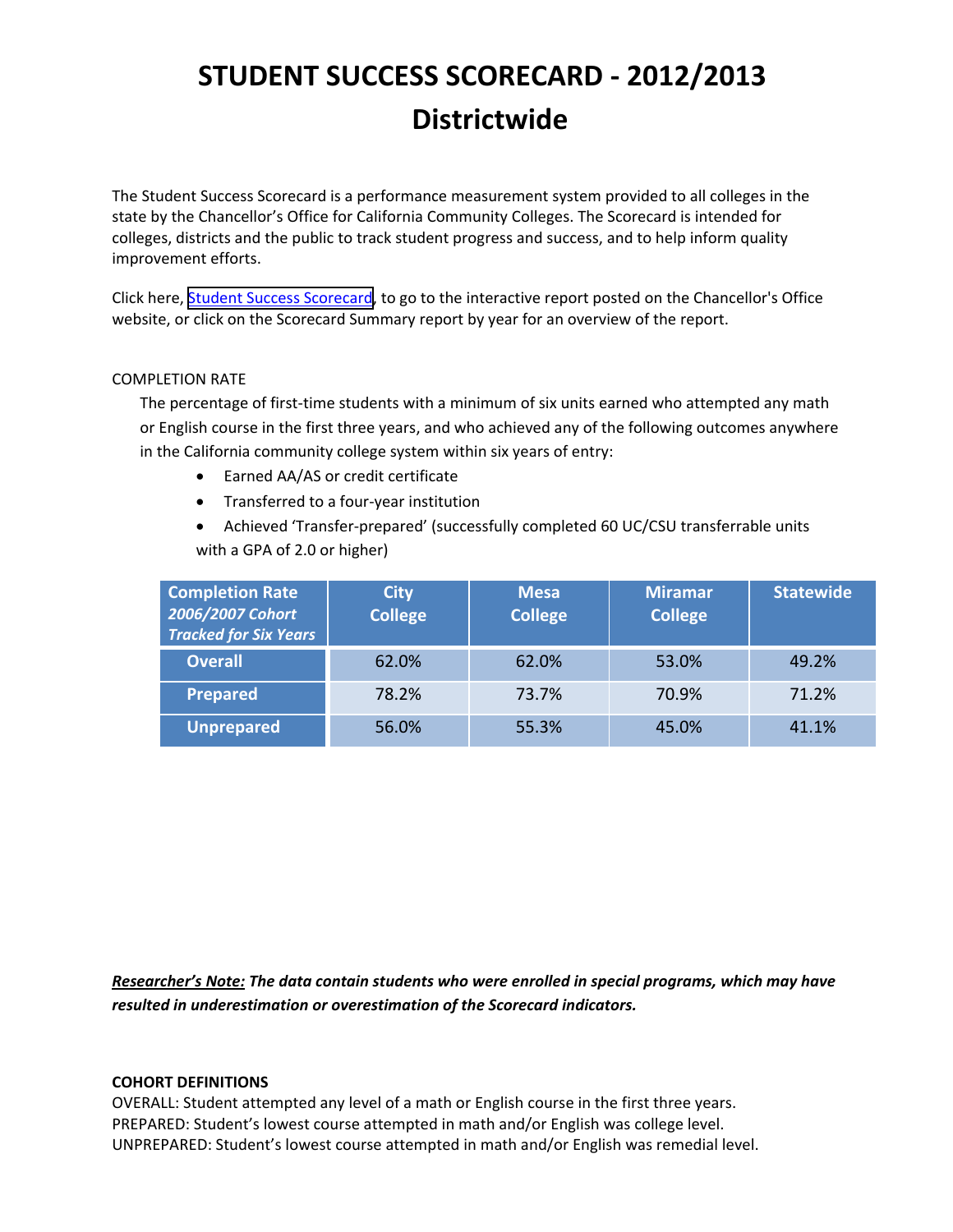### 30 UNITS RATE

The percentage of first-time students with a minimum of six units earned who attempted any math or English course in the first three years, and who earned at least 30 units anywhere in the California community college system within six years of entry.

| <b>30 Units Rate</b><br>2006/2007 Cohort<br><b>Tracked for Six Years</b> | <b>City</b><br><b>College</b> | <b>Mesa</b><br><b>College</b> | <b>Miramar</b><br><b>College</b> | <b>Statewide</b> |
|--------------------------------------------------------------------------|-------------------------------|-------------------------------|----------------------------------|------------------|
| <b>Overall</b>                                                           | 49.4%                         | 59.4%                         | 67.9%                            | 66.4%            |
| <b>Prepared</b>                                                          | 45.4%                         | 58.4%                         | 68.7%                            | 70.1%            |
| Unprepared                                                               | 50.8%                         | 59.9%                         | 67.6%                            | 65.1%            |

### PERSISTENCE RATE

The percentage of first-time students with a minimum of six units earned within six year, and who attempted any math or English course in the first three years who enrolled in their first three consecutive primary terms anywhere in the California community college system.

| <b>Persistence Rate</b><br>2006/2007 Cohort<br><b>Tracked for Six Years</b> | <b>City</b><br><b>College</b> | <b>Mesa</b><br><b>College</b> | <b>Miramar</b><br><b>College</b> | <b>Statewide</b> |
|-----------------------------------------------------------------------------|-------------------------------|-------------------------------|----------------------------------|------------------|
| <b>Overall</b>                                                              | 50.0%                         | 61.8%                         | 67.7%                            | 65.8%            |
| <b>Prepared</b>                                                             | 37.4%                         | 61.4%                         | 58.3%                            | 62.2%            |
| <b>Unprepared</b>                                                           | 54.6%                         | 62.0%                         | 72.0%                            | 67.3%            |

*Researcher's Note: The data contain students who were enrolled in special programs which may result in underestimation or overestimation of the Scorecard indicators.* 

### **COHORT DEFINITIONS**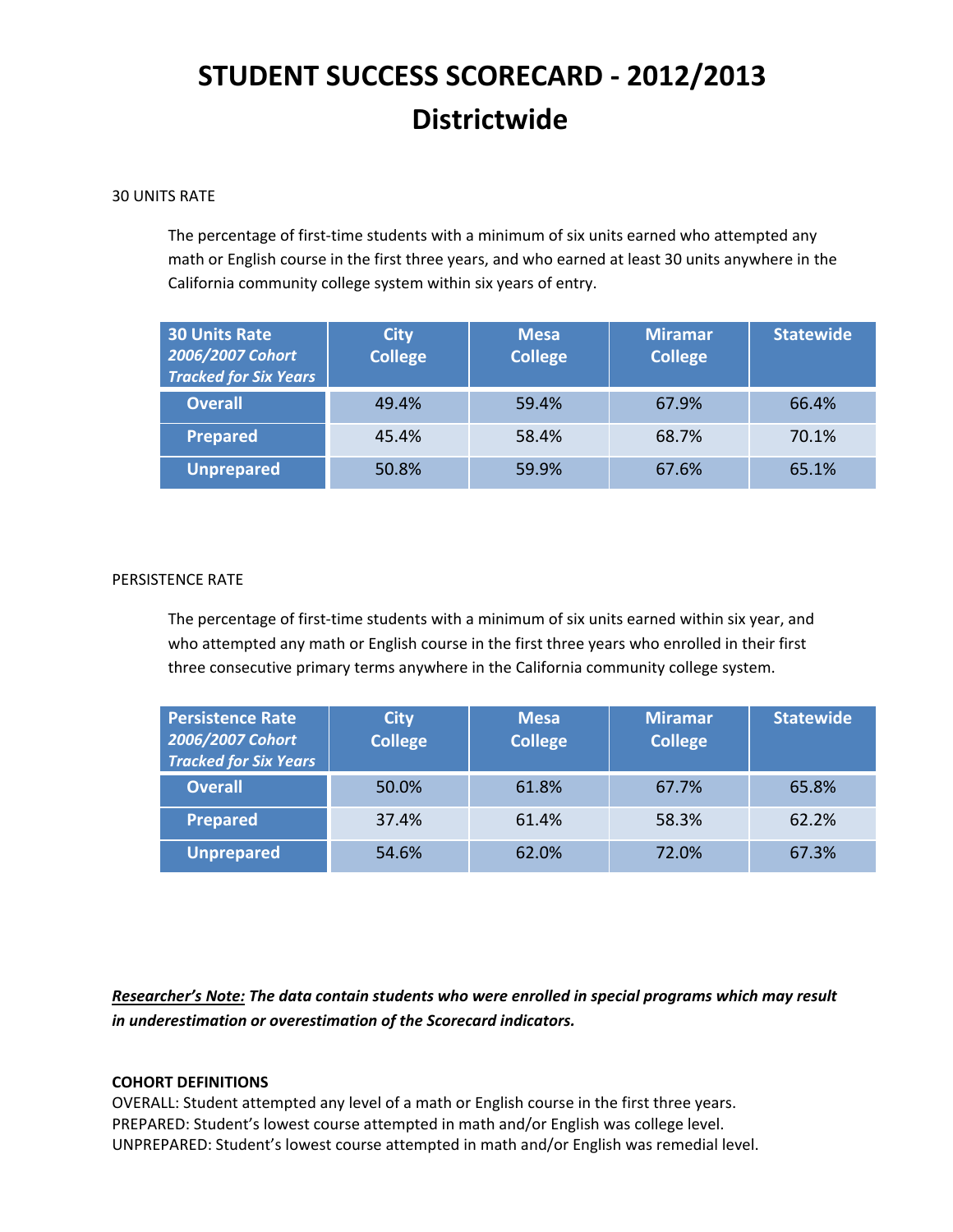### REMEDIAL RATE

The percentage of credit students who attempted a math, English, or ESL course designated as below transfer, and successfully completed a college level course in the same subject anywhere in the California community college system within six years of entry.

| <b>Remedial Rate</b><br>2006/2007 Cohort<br><b>Tracked for Six Years</b> | <b>City</b><br><b>College</b> | <b>Mesa</b><br><b>College</b> | <b>Miramar</b><br><b>College</b> | <b>Statewide</b> |
|--------------------------------------------------------------------------|-------------------------------|-------------------------------|----------------------------------|------------------|
| <b>Math</b>                                                              | 27.4%                         | 34.0%                         | 35.5%                            | 25.9%            |
| <b>English</b>                                                           | 39.5%                         | 47.5%                         | 46.1%                            | 38.1%            |
| <b>ESL</b>                                                               | 24.2%                         | 32.9%                         | 22.3%                            | 23.6%            |

## CAREER TECHNICAL EDUCATION RATE

The percentage of students who completed a Career Technical Education course for the first‐time and completed more than eight units in the subsequent three years in a single discipline, and who achieved any of the following outcomes anywhere in the California community college system within six years of entry:

- Earned any AA/AS or credit certificate
- Transferred to a four‐year institution
- Achieved 'Transfer-prepared' (successfully completed 60 UC/CSU transferable units with a GPA of 2.0 or higher)

| <b>Career Technical</b><br><b>Education Rate</b><br>2006/2007 Cohort<br><b>Tracked for 6 Years</b> | <b>City</b><br><b>College</b> | <b>Mesa</b><br><b>College</b> | <b>Miramar</b><br><b>College</b> | <b>Statewide</b> |
|----------------------------------------------------------------------------------------------------|-------------------------------|-------------------------------|----------------------------------|------------------|
|                                                                                                    | 53.9%                         | 59.1%                         | 48.4%                            | 55.0%            |

*Researcher's Note: The data contain students who were enrolled in special programs which may result in underestimation or overestimation of the Scorecard indicators.* 

### **COHORT DEFINITIONS**